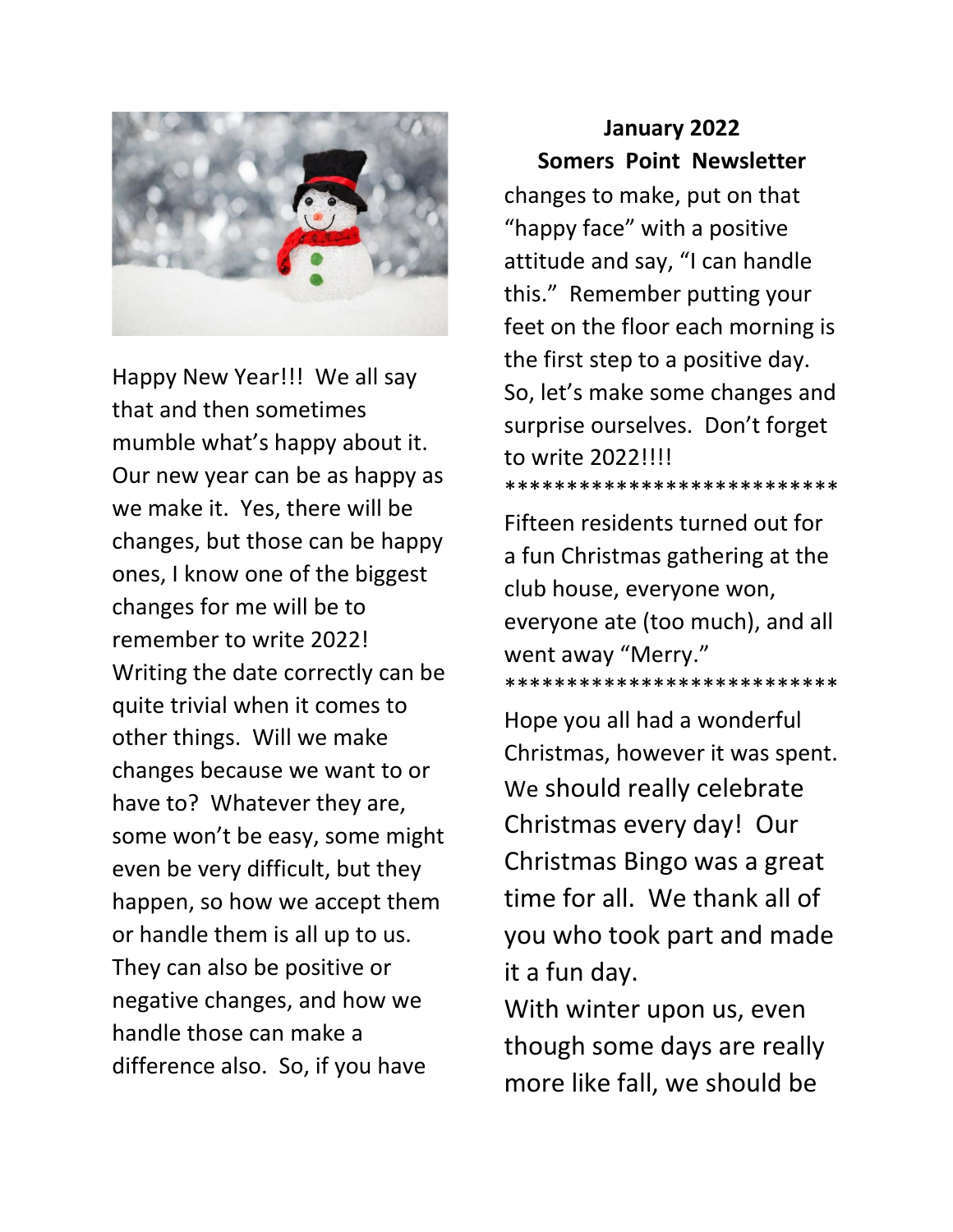prepared. Going out doors can be dangerous on icy and snowy days, so be careful and make good choices about going out. Along with that we have had some very ugly winds, and those winds can be hard on our garbage cans on the day we have them out. To avoid having our can blow over and trash everywhere, it might help if your can is set with the handle side toward the wind, it doesn't matter to the truck which way it faces.

With the Covid situation still pretty prevalent, and the cold weather we sometimes get in January, the only scheduled activity for all residents at the club house during January, weather permitting, will be Bingo on Fridays at 1:30. Hope to see you there. Janice B. has so graciously agreed to open and close the Club House at this time, it will be open from about 9 a.m. till around 4 p.m. If you have a

\*\*\*\*\*\*\*\*\*\*\*\*\*\*\*\*\*\*\*\*\*\*\*\*\*\*

family activity planned there, please be sure it is written on the calendar just inside the front door, if you would need in before or after those scheduled hours, please contact Janice. If you use the club house after 4 p.m. you are responsible for locking it when you leave as well as making sure it has been cleaned up and the trash taken out, this includes the restrooms. Also, the furnace temperature turned down.

You will see signup sheets on the board by the kitchen door for housekeepers for the club house by the month, please consider doing you part toward that. The other signup sheet is for hosting a monthly meal or potluck during the year, those usually take 2-3 people. Watch the newsletter each month for more information concerning those meals.

\*\*\*\*\*\*\*\*\*\*\*\*\*\*\*\*\*\*\*\*\*\*\*\*\*\*\*

Also a reminder our officers for 2022 are Rachel J. President,

\*\*\*\*\*\*\*\*\*\*\*\*\*\*\*\*\*\*\*\*\*\*\*\*\*\*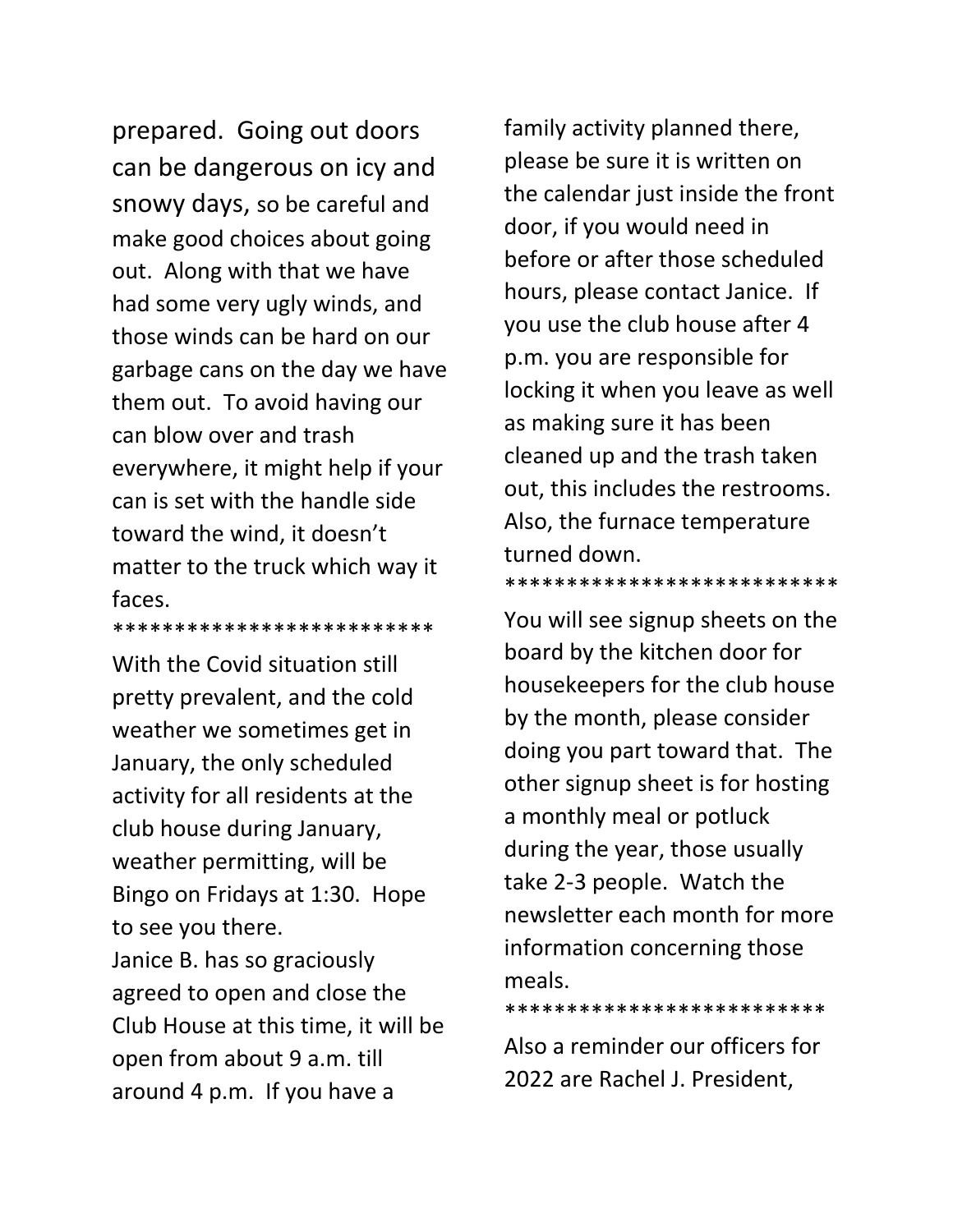Virginia S. Vice President, and Mae (Marilyn) B. as treasurer, each resident is encouraged to pay \$5 into our treasury each year to cover expenses at the club house such as coffee, cleaning supplies, and paper products for meals. You made send you dues to Mae at #1082, or give it to her, Rachel, or Virginia. This is optional. \*\*\*\*\*\*\*\*\*\*\*\*\*\*\*\*\*\*\*\*\*\*\*\*\*\*\*

Thank you to all in our Somers Point Community who helped my family and me during Duane's passing from his earthly life into his new Spiritual Life. We felt the caring support of your prayers and concerns. Thank you to all who donated food, paper supplies and monetary gifts to his memorial. May God Bless all of you as we continue on our journey. Janice B. and Family. \*\*\*\*\*\*\*\*\*\*\*\*\*\*\*\*\*\*\*\*\*\*\*\*\*\*\*

We have quite a number of our residents to have been dealing with health issues lately, please keep them in your prayers.

Some are Marilyn H., Lois O., Mae B., Suzanne W., Norma M. who broke her leg, and Shirley O. who had surgery on her neck. We wish them all well, also to those who weren't mentioned. \*\*\*\*\*\*\*\*\*\*\*\*\*\*\*\*\*\*\*\*\*\*\*\*\*\*

Our January Birthdays are: Ruth K. -- 4<sup>th</sup> Suzanne W. –14th Shirley P. ---  $16<sup>th</sup>$ John B. ---24th Eileen H.—25th Janice B. --- 29<sup>th</sup> Happy Birthday Friends!! Watch the newsletter each month for the Birthdays, we will no longer be publishing an individual listing. Printing is getting costly. \*\*\*\*\*\*\*\*\*\*\*\*\*\*\*\*\*\*\*\*\*\*\*\*\*\*\*

One of our residents shared the following with us.

## **Flight 2022 Instructions:**

"Good morning and welcome to Flight 2022. We are prepared to take off into the New Year. Please make sure your Positive Attitude and Gratitude are